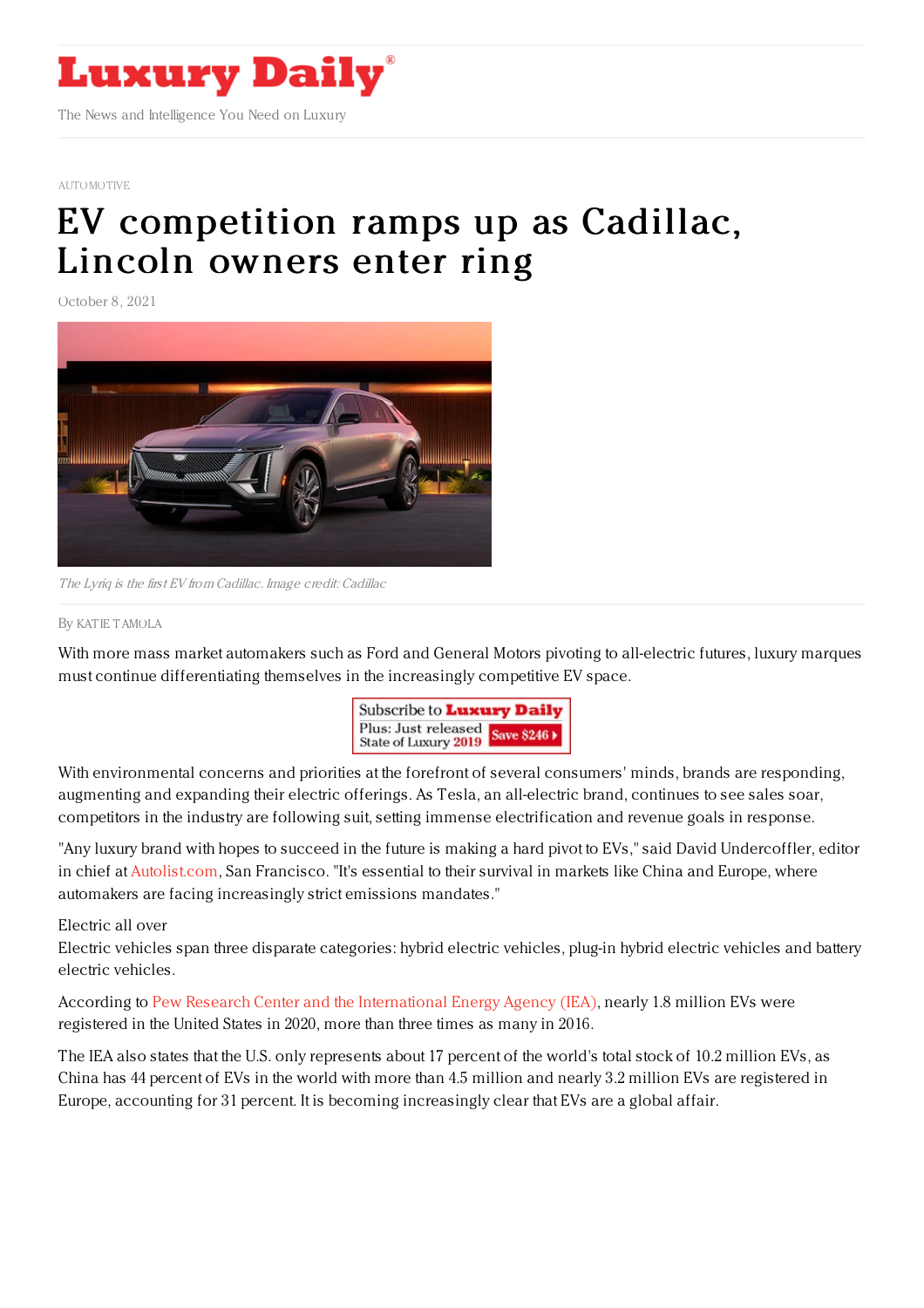

Last month, Fortune reported that Tesla had <sup>a</sup> market worth of \$755 billion. Image credit: Tesla

American automaker Tesla continues to lead the pack of electric vehicle heavy hitters. The automaker recently announced that it sold 241,300 vehicles in the third quarter, a new quarterly record for the company's deliveries, an increase from the 139,593 vehicles the automaker sold in the same period last year.

Last month, [Fortune](https://fortune.com/2021/09/08/tesla-stock-tsla-surges-valuation-car-companies/) reported that Tesla was worth \$755 billion, a sizeable lead over Toyota which is worth \$252 billion and General Motors which is worth \$71 billion, respectively.

Tesla's success has other automakers paying attention and clamoring to make electrification strides. (GM)

[Barron's](https://www.barrons.com/articles/teslas-path-to-400-billion-in-sales-thank-gm-51633623910) reported that earlier this week General Motors (EM) is announcing plans to double annual sales by 2030, having EVs play a prominent role in achieving said goal. By 2030, GM is aiming to have a leading EV share and to sell \$90 billion worth of EVs.

Not to be forgotten, Ford announced last week an \$11.4 billion investment plan for electric vehicle production. The automaker is planning to build its largest factory to date in Tennessee and two battery parks in Kentucky while creating 11,000 jobs and publicly aiming to have half of its sales by 2030 be cars with zero emission.

Luxury makes electric commitments clear

As companies like GM and Ford strive to compete with Tesla, luxury automotive brands are making vast efforts to also become electric frontrunners.



Mercedes-Benz looks to transform its production strategies for <sup>a</sup> greener future. Image credit: Mercedes-Benz

Earlier this year, Germany's Mercedes-Benz pledged to go all-electric by the end of the decade, becoming another automaker to commit to electrification.

Positioning this as a shift from "electric-first to electric-only," Mercedes-Benz will have battery-electric vehicles (BEV) in all segments by next year. By 2025, all-new Mercedes-Benz vehicle architectures will be exclusively electric, giving drivers the ability to choose an EV alternative for every model (see [story](https://www.luxurydaily.com/mercedes-benz-electrification-2030/)).

Last month, British automaker Rolls-Royce confirmed its first, long-awaited fully electric vehicle, marking a turning point for the marque.

Named the Spectre, the battery electric vehicle is expected to come to market during the fourth quarter of 2023. Rolls-Royce also plans to have a fully electric model lineup by 2030, joining other luxury automakers including Bentley (see [story](https://www.luxurydaily.com/rolls-royce-spectre-ev/)).